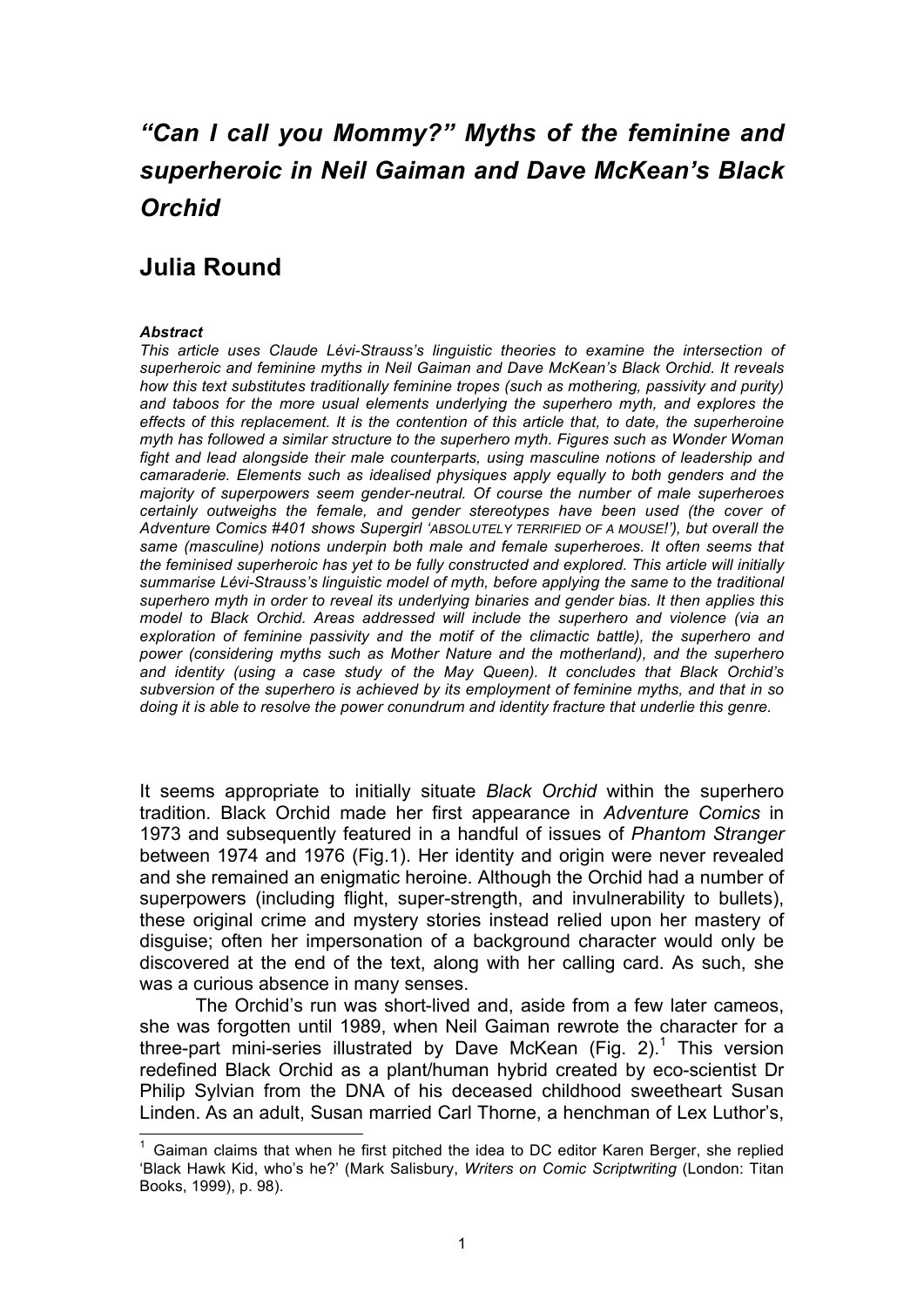until at Phil's urging she finally left him. Thorne murdered her to prevent her testifying against him, and Dr Sylvian subsequently used her DNA to create a collection of orchid-human hybrids, the first of which Gaiman identifies as the original 1970s Black Orchid. Gaiman's 1989 mini-series begins with her death and the subsequent destruction of Sylvian's laboratory, which kills all the other hybrids except two: one adult, one child.



**Fig. 1** The original Black Orchid 'Black Orchid', *Adventure Comics* #428 Cover art by Bob Oksner © DC Comics, 1973



**Fig. 2** The new Black Orchid *Black Orchid*, 149.3, Art by Dave McKean © DC Comics, 1989

At the end of the 1980s multiple superhero texts were being reworked by British writers: Gaiman and McKean's pitch of the title to Karen Berger was during one of DC's 'headhunting' missions to the UK. Alan Moore's *Saga of the Swamp Thing* had broken new ground; and as Karen Berger comments: "There was really no going back after Alan did Swamp Thing."<sup>2</sup> Gaiman's rewrite echoes the circumstances of *Saga of the Swamp Thing*, in which Moore redefined the Swamp Thing as a 'plant elemental' with powers bordering on that of a god: literally made of vegetable matter, he can regenerate at will and grow a body from any organic substance, anywhere. Moore retroactively inserted his interpretation into DC history by including

\_<br><sup>2</sup> Personal interview available at <u>www.juliaround.com</u>.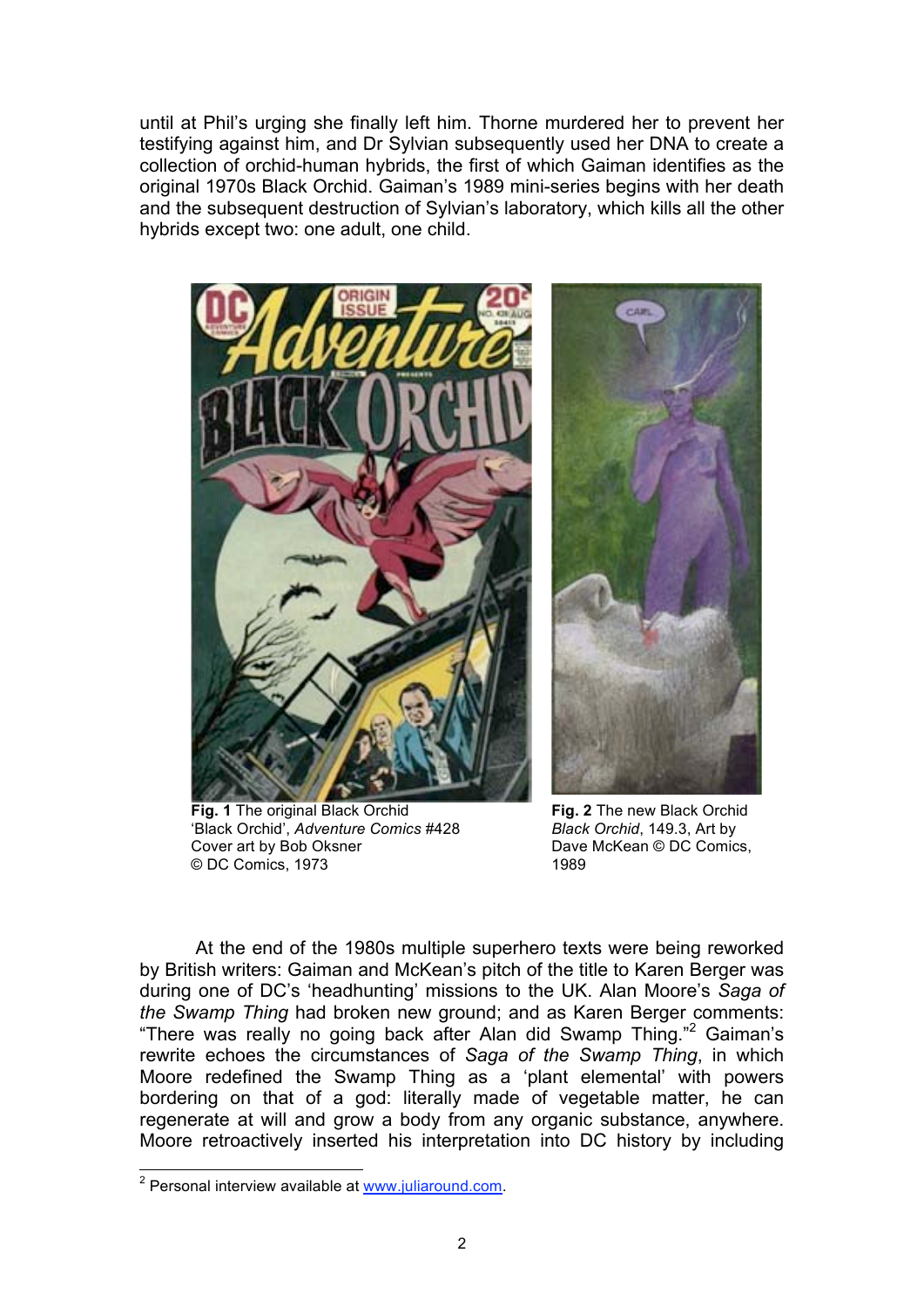earlier versions of the character as previous incarnations and Gaiman follows the same pattern.

However, his *Black Orchid* also subverts the superhero template in certain ways. For example, although the pseudo-scientific nature of the origin Gaiman creates recalls the standard superhero template, this is instead reformulated in feminine terms. At fig. 3 the text states that "PHIL'S DREAM BORE FRUIT" using a metaphor that is both natural ("FRUIT") and feminised ("BORE"). This type of origin also invokes literary parallels with the Pygmalion story, where the male artist creates the female subject, and this gender bias is acknowledged in the imagery of fig. 3 where sexual reproduction and masculine control is evoked by the image of the giant syringe. The reference to Pygmalion may also be a metafictional comment on the recreation of the Orchid by Gaiman and in this way his *Black Orchid* aligns itself with other metafictional treatises such as *Watchmen*: in this case significantly using a gendered metaphor.

In this way the style and format of *Black Orchid* also deviates from traditional comics fare. Rather than using *Watchmen*'s pop art, or *Swamp Thing*'s detailed linework, *Black Orchid*  is painted in a photorealistic style by Dave McKean. As demonstrated by these illustrations, the Orchid is costumeless, depicted as a literal hybrid



**Fig. 3** A sexualised superhero origin *Black Orchid*, 113.2, Neil Gaiman and Dave McKean © DC Comics, 1989

of plant and human in purple shades. McKean's palette ranges from monochrome cityscapes (greyscale is also predominantly used for the male characters regardless of their surroundings, as in figs. 1 and 5) to a blaze of green and purple for the natural scenes, which frequently burst over panel borders into full-page illustrations. This feminised aesthetic is supported by the prestige format of the comic – the single issues and collected version both have a glossy cover and quality pages: a dominant trend at the end of the 1980s, and used by other superhero titles, such as Alan Moore's *The Killing Joke*.

*Black Orchid* therefore fits into the revisionist context of the 1980s comics industry. However, the majority of these rewrites operated by transplanting the superhero tenets into a realistic universe: addressing issues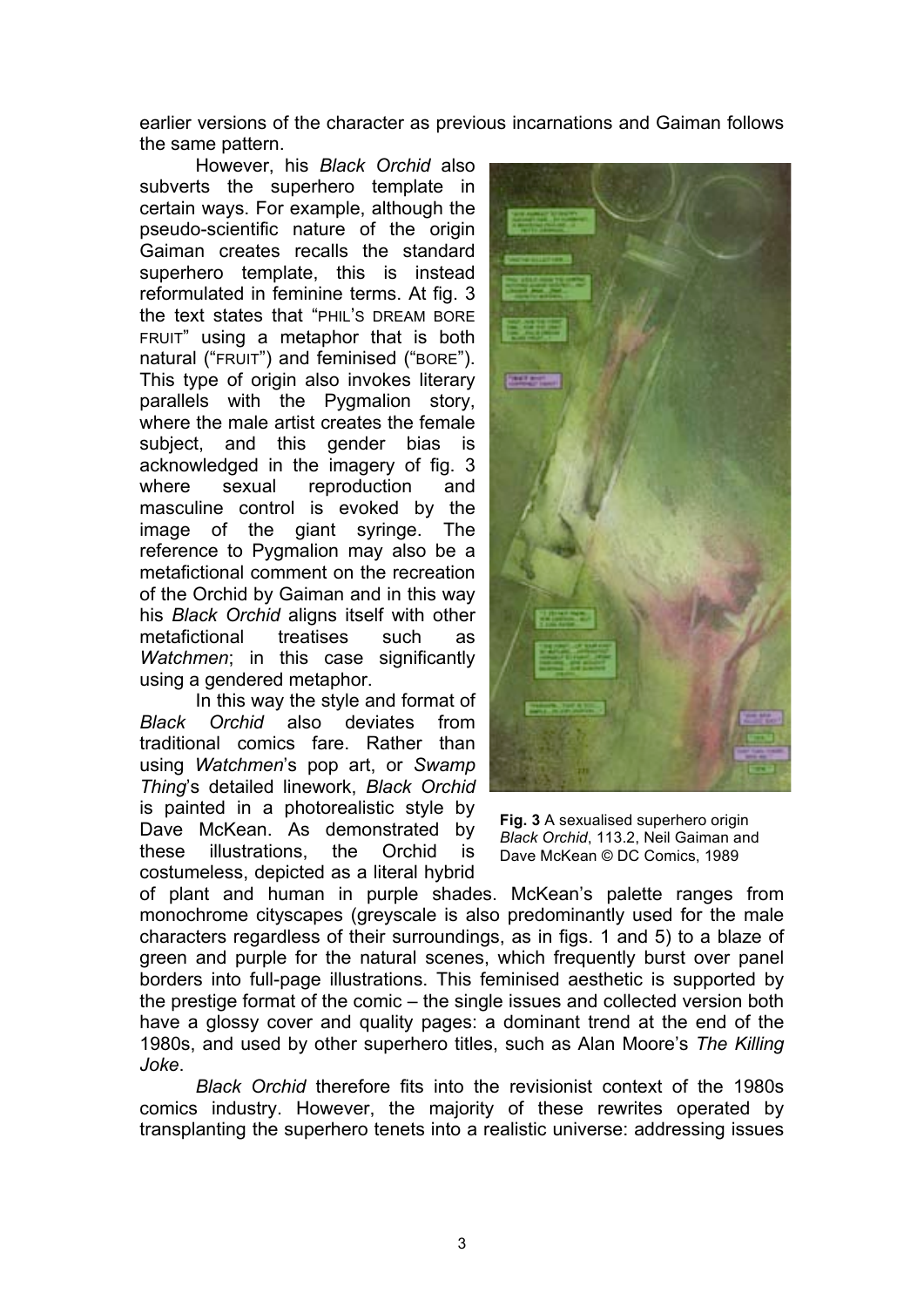such as vigilantism, mental health, everyman concerns and so forth. $3$  Comics such as *Watchmen* (Alan Moore/Dave Gibbons) functioned as metaphors for the state of the industry: exploring the logical outcomes of a superhero society and addressing the inherent contradictions in the medium, such as its treatment of violence or vigilantism. Despite a new appearance, the genre's motifs and structure remained the same: a threat to be overcome, a struggle between desire and duty, a climactic battle, among others. Although these texts critically considered the superhero genre, they necessarily adhered to the same underlying structural elements*.* 

*Black Orchid* instead operates by using a different underlying 'matrix' of elements, drawn from feminine rather than superhero myths. As such, it creates a very different type of superhero story. It exists in the same context as other superhero fare of the 1980s. But while it is equally representative of its context as these texts (in its British creators, literary style, reuse and recreation of superhero characters, and deliberately non-comics aesthetic and format), it simultaneously radically redefines these same elements. By substituting feminine for superhero tropes, it is able to approach issues such as the power conundrum, the duty/desire struggle, and the identity split of the superhero/alter ego from a new perspective. In so doing, it creates a myth that more clearly evokes the feminine superheroic than those that have come before. This article will now proceed to an analysis of the same, using the linguistic theories of Claude Lévi-Strauss.

#### **Myth and Lévi-Strauss**

Many analyses of the superhero as myth exist, ranging from the general (such as Lawrence and Jewett's *The Myth of the American Superhero*, which analyses the various forms of the American hero) to the industry-specific (such as Richard Reynolds' *Superheroes: A Modern Mythology*, which discusses comics characters). It is however interesting to note that the superhero figure fits within both the traditional and the modern forms of the American monomyth (a pattern that is found recurring in multiple disparate narratives) as defined by Lawrence and Jewett. Whereas the traditional mythic structure (or initiation myth) follows a pattern best described as *separation-initiation-return*, 4 Lawrence and Jewett define contemporary versions as redemptive myths: 'The monomythic superhero is distinguished by disguised origins, pure motivations, a redemptive task, and extraordinary powers. He originates outside the community he is called to save, and in those exceptional instances when he resides therein, the superhero plays the role of the idealistic loner'.<sup>5</sup> The relevance of both these structures to characters such as Batman or Superman is discussed by Richard Reynolds in *Superheroes: A Modern Mythology*.

Lévi-Strauss's critical model combines an anthropological and structuralist approach. His definition is based on a philosophy that supposes

3 See for example: *Batman: The Dark Knight Returns* (Frank Miller and Lynn Varley), *Kingdom Come* (Mark Waid and Alex Ross), *The Killing Joke* (Alan Moore and Brian Bolland)<br>4 Joseph Campbell, *The Hero with a Thousand Faces* (London: Fontana, 1993), p. 30

<sup>&</sup>lt;sup>4</sup> Joseph Campbell, *The Hero with a Thousand Faces* (London: Fontana, 1993), p. 30<br><sup>5</sup> John Shelton Lawrence and Robert Jewett, *The Myth of the American Superhero* (Cambridge, William B. Eerdmans, 2002), p. 47.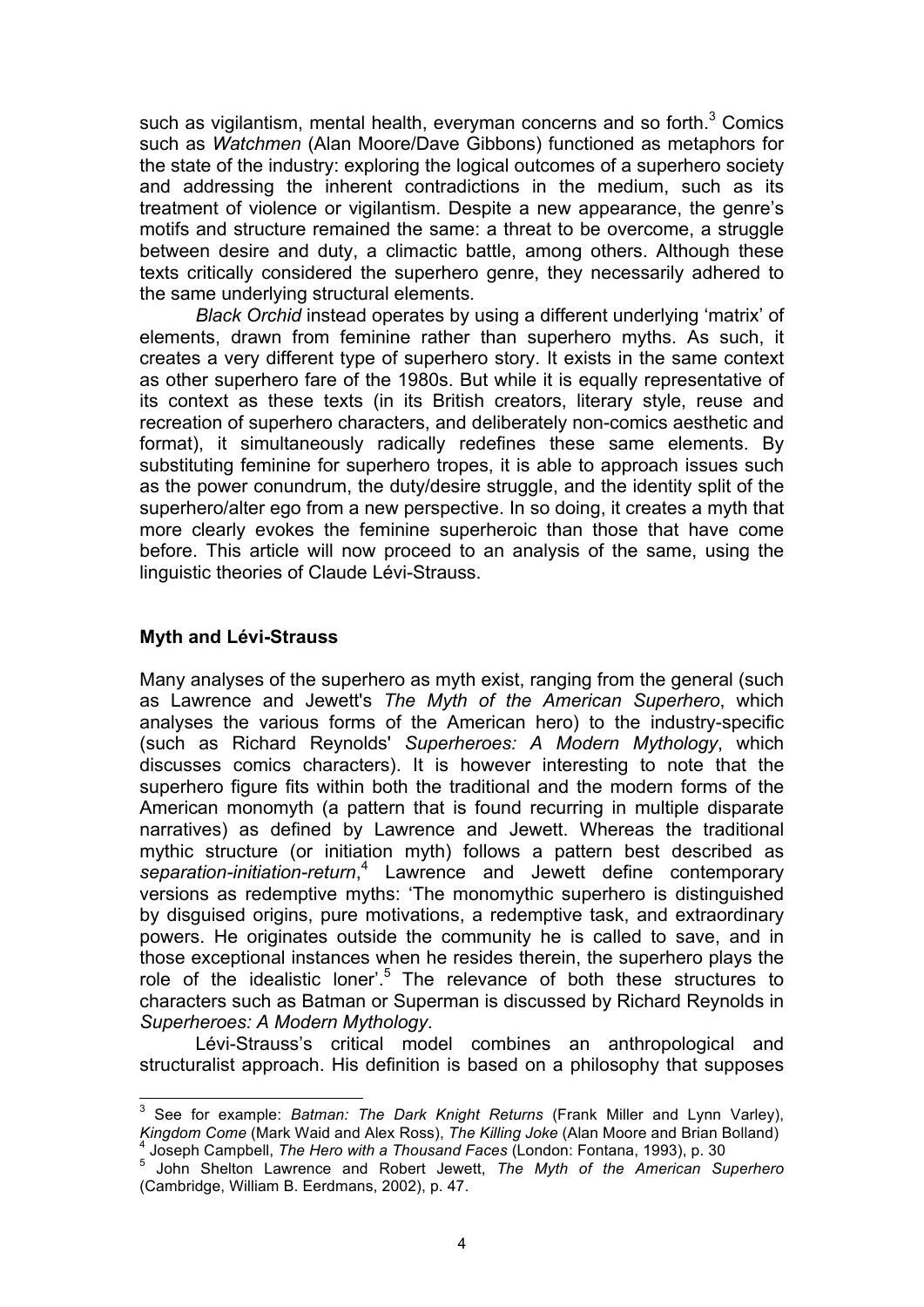the existence of an underlying logical structure of human consciousness that is shared on a universal basis. This is made up of binaries: underlying concepts paired so as to be defined against each other. In this widest sense, this includes oppositions such as life/death, good/evil, and the masculine/feminine binary, which feminism seeks to deconstruct. Lévi-Strauss explains this paradigmatic model as representing oppositions that are essential to the order of the mind. The cultural diversities he identifies – such as myths, manners, and customs – are therefore viewed as acts of communication that can be analysed to reveal the underlying structure, which he argues is based on a series of binary oppositions that create meaning.

Lévi-Strauss equates the structure of this underlying consciousness with a linguistic system. As such, he defines the diversities perceived in individual cultures as examples of the linguistic terms of *langue* and *parole* coined by Ferdinand de Saussure.<sup>6</sup> These terms are individual expressions of a structuring system such as grammar. In this context, *langue* refers to the sentence-as-system, for example in the form 'subject + predicate', whereas *parole* refers to the individual example once uttered. The superhero can be considered to be one of the modern American myths – part of our postmodern folklore. Even though only a fraction of society reads comics, the majority are aware of the industry's most famous characters and have a general understanding of the superhero concept that is based around its genre rules. These might include the protection of innocent life, the struggle between power and responsibility, and the construction of an alter ego and secret identity. The myths have been formalised for specific characters in order to prevent them from being 'diluted'<sup>7</sup>; for example comics writer and editor Denny O'Neil speaks about the 'Bat Bible' which sets out the character's limits. $8$  In this way the superhero genre can be defined as a cultural myth (*langue*), and its characters and their stories constitute various specific examples of the same (*parole*).

The superhero rules noted above have, for the most part, remained unchanged since the genre's inception in 1938, and new creators have instead sought to make their interpretations adhere to this structure. Although a movement towards humanised elements and additional female characters began in the mid-1950s, the genre remained based around this structure; a stasis that was further emphasised by those titles which revisited previously established characters. As evidenced by the patterns observed by Lawrence and Jewett, the superhero myth has a manifest content of heroic individualism. This is instantly overturned by *Black Orchid*'s non-egoistic collectivism and the Orchid's confused, multiple identity.

The superhero myth, and specifically the introduction of the supervillain as the hero's nemesis, provides the basis for the sorts of binaries that are observed by Claude Lévi-Strauss in his discussion of myth.<sup>9</sup> These might

 <sup>6</sup> Ferdinand de Saussure, *Course in General Linguistics* (London: Peter Owen Limited, 1960), pp. 9-15.

<sup>7</sup> Salisbury, p. 53.

<sup>8</sup> Roberta E. Pearson and William Uricchio, *The Many Lives of the Batman* (New York: Routledge, 1991), p. 24.

<sup>&</sup>lt;sup>9</sup> Umberto Eco identifies a similar dichotomy in Ian Fleming's James Bond novels, noting that Bond's characteristics are directly opposed to the 'typical qualities of the Villain.' (Umberto Eco, 'The Narrative Structure in Fleming', in *Popular Culture, Past and Present: A Reader*, Bernard Waites, Tony Bennett and Graham Martin, eds, (London: Croom Helm & Open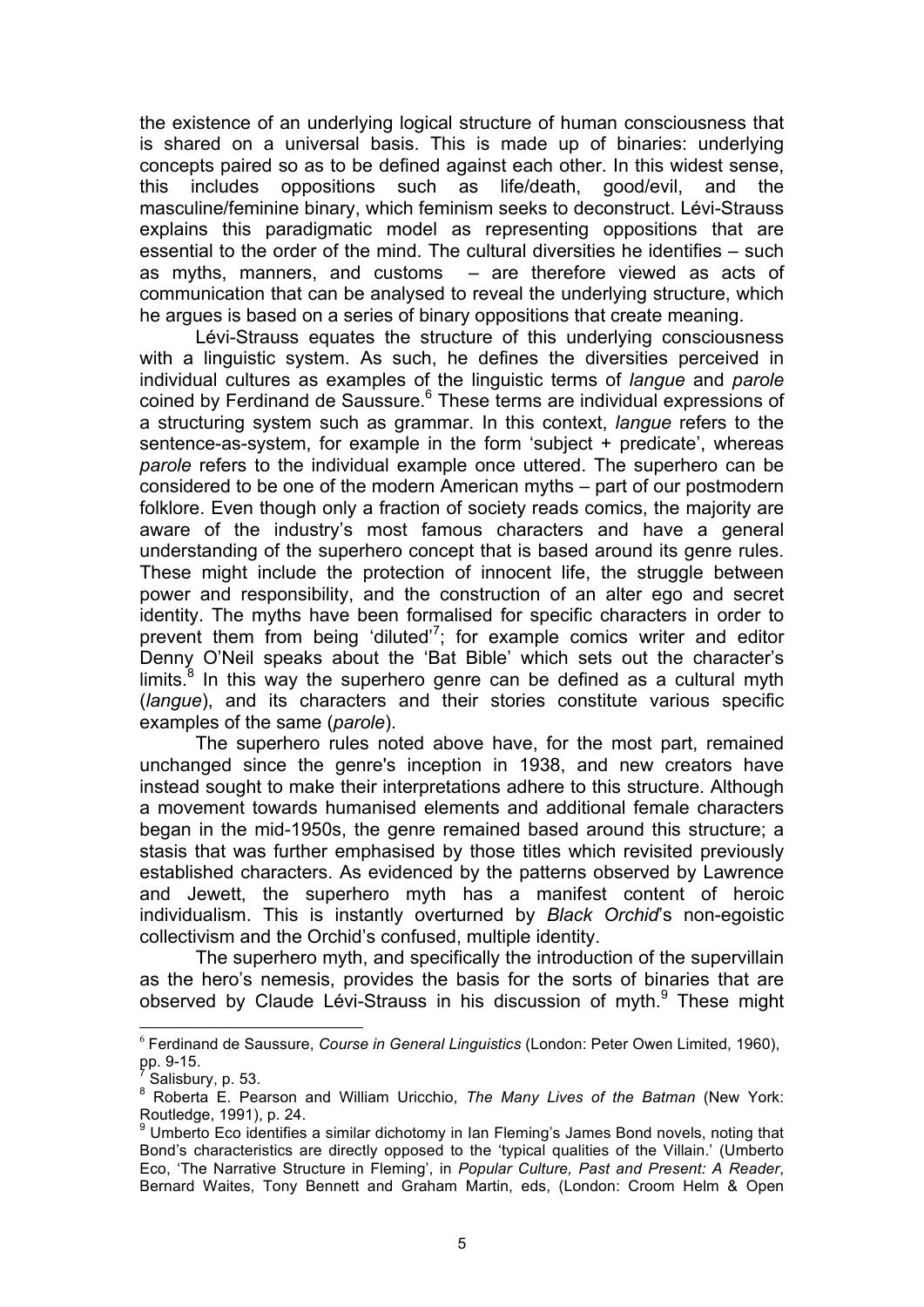include order versus chaos; or duty versus desire, which can be found beneath the manifest content of the traditional superhero tale. Lévi-Strauss's model proposes that the manifest content of a myth is an attempt to reconcile its underlying oppositions. By way of example he uses the Oedipus myth, dividing the events of the tale into four columns of meaning, as follows:

|                     |                      |                   | Difficulties in            |
|---------------------|----------------------|-------------------|----------------------------|
| Overrated family    | Underrated family    |                   |                            |
| relations (incest)  | relations (murder)   | Slaying monsters  | walking straight and       |
|                     |                      |                   | standing upright           |
| Cadmos seeks his    |                      |                   |                            |
| sister Europa,      |                      |                   |                            |
| ravished by Zeus    |                      |                   |                            |
|                     |                      | Cadmos kills the  |                            |
|                     |                      | dragon            |                            |
|                     | The Spartoi kill one |                   |                            |
|                     | another              |                   |                            |
|                     |                      |                   | Labdacos (Laios'           |
|                     |                      |                   | father) = $\text{lame}(?)$ |
|                     |                      |                   | Laios (Oedipus'            |
|                     | Oedipus kills his    |                   | father) = left-sided       |
|                     | father, Laios        |                   | (?)                        |
|                     |                      | Oedipus kills the |                            |
|                     |                      | Sphinx            |                            |
|                     |                      |                   | Oedipus = swollen-         |
|                     |                      |                   | foot $(?)$                 |
| Oedipus marries his |                      |                   |                            |
| mother, Jocasta     |                      |                   |                            |
|                     | Eteocles kills his   |                   |                            |
|                     | brother, Polynices   |                   |                            |
| Antigone buries her |                      |                   |                            |
| brother, Polynices, |                      |                   |                            |
| despite prohibition |                      |                   |                            |

The first two columns are obviously antithetical to each other, and Lévi-Strauss demonstrates that the second two are also opposed. He does this by interpreting the meaning of his final column with reference to other myths, showing that it refers to the autochthonous origin of man (created from the earth), and defines the slaying of monsters as a denial of this belief. He therefore interprets the tale as referring to a culture's inability to find a satisfactory transition between the belief that mankind is autochthonous and the knowledge that human beings are actually born from the union of man and woman.<sup>10</sup> The myth therefore relates the two problems; and aligns questions of sex and civilisation, as "the overrating of blood relations is to the underrating of blood relations as the attempt to escape autochthony is to the impossibility to succeed in it."<sup>11</sup>

Lévi-Strauss's methods have been criticised, as the sections he breaks myths down into seem to be arbitrarily assigned according to the requirements of his analysis and it can be said that his method results in a

-

University Press, 1982), p. 251)

<sup>10</sup> Claude Lévi-Strauss, *Structural Anthropology*, trans. Claire Jacobson and Brooke Grundfest Schoepf, 1963 (Harmondsworth: Penguin Books Limited 1972), pp. 213-17.  $^{\rm 1}$  Ibid, p. 216.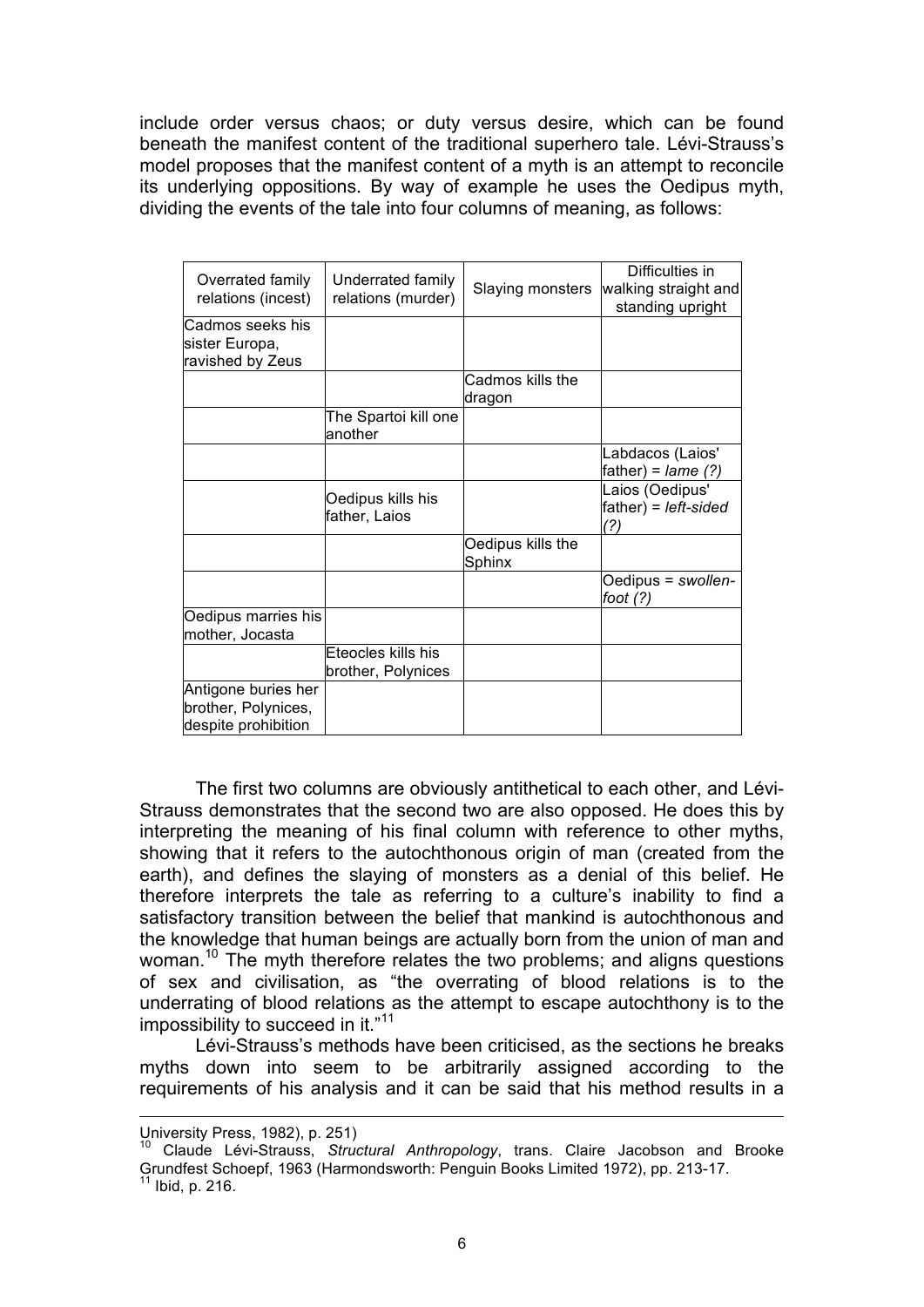kind of 'verbal juggling' where 'all things are possible and nothing sure'.<sup>12</sup> However, since the invariant mythic structures he searches for do not depend on a syntagmatic division of the tale his method seems valid. In fact, his theories seem particularly applicable to a postmodern climate that regards the notion of non-subjective interpretative certainty as, at best, a misleading and totalised conclusion.

The traditional superhero myth contains the type of binaries observed by Lévi-Strauss; for example as the supervillain enables the creation of the poles of good/evil and life/death within the text. Commenting on Batman, Frank Miller also introduces a third binary pair, saying that: 'The Joker is not so much a Doppelgänger as an antithesis, a force for chaos. Batman imposes his order on the world; he is an absolute control freak'.<sup>13</sup> A focus on personal gain underlies the supervillain's chaotic agenda and when set alongside the superhero's self-sacrificing nature this introduces a further binary: that of duty/desire. The hero is unable to reveal his identity to his friends and family and often lives a sexless existence; forced to sacrifice his desires in favour of his duty. It is best summarised by the superhero tenet coined by Stan Lee: 'with great power comes great responsibility' – or, indeed, repression.

Applying Lévi-Strauss's model to the superhero myth means we must consider its binaries not just as syntagmatic pairs (that is, as oppositions) but also as paradigmatic clusters. As such, the superhero provides a symbolic cluster that might include notions such as 'good', 'life', 'order' and 'duty'; set against a threat that represents a similar cluster of 'evil', 'death', 'chaos' and 'desire'. As in the Oedipus myth, the pairings are aligned with each other and the superhero myth therefore comes to be about the impossibility of reconciling personal desire (chaotic in nature) with a social responsibility towards order and duty. These elements underlie the myth's manifest subject, the content of which is an attempt to resolve these oppositions. At its widest level, this message also underlies both the American *langue* (the perpetual 'American dream' that success is equally available to all hardworking individuals) and *parole* (specific historical instances such as the global dominance of companies like Coca Cola or McDonalds).

The gendering of the superhero myth comes into play in the manner in which it mediates these oppositions. For example, the superhero's role is defined as one of service to society, in order to sanction his aggression. As patriarchal protector of the state, he represents the direct wishes of society, negating the notion of vigilantism. Similarly, the notion of 'with great power comes great responsibility' seeks to reconcile the duty/desire binary. An insistence on the villain's capture and rehabilitation, rather than on his destruction, smoothes over the life/death pairing. Both these strategies use a notion of masculine honour, and this moral code of the superhero also mediates between the order/chaos opposition. It may even be said that the good/evil binary is balanced by the shared qualities or parallels drawn between the villain and superhero. As such, within the superhero narrative we can perceive the processes of myth: just as mythic thought recognises oppositions in the world, mythic structure works to reconcile these.

Lévi-Strauss says that myth 'gives man […] the illusion that he can

<sup>&</sup>lt;sup>12</sup> Edward Leach, *Lévi-Strauss* (London: Fontana, 1970), p. 62.<br><sup>13</sup> Pearson and Uricchio, p. 36.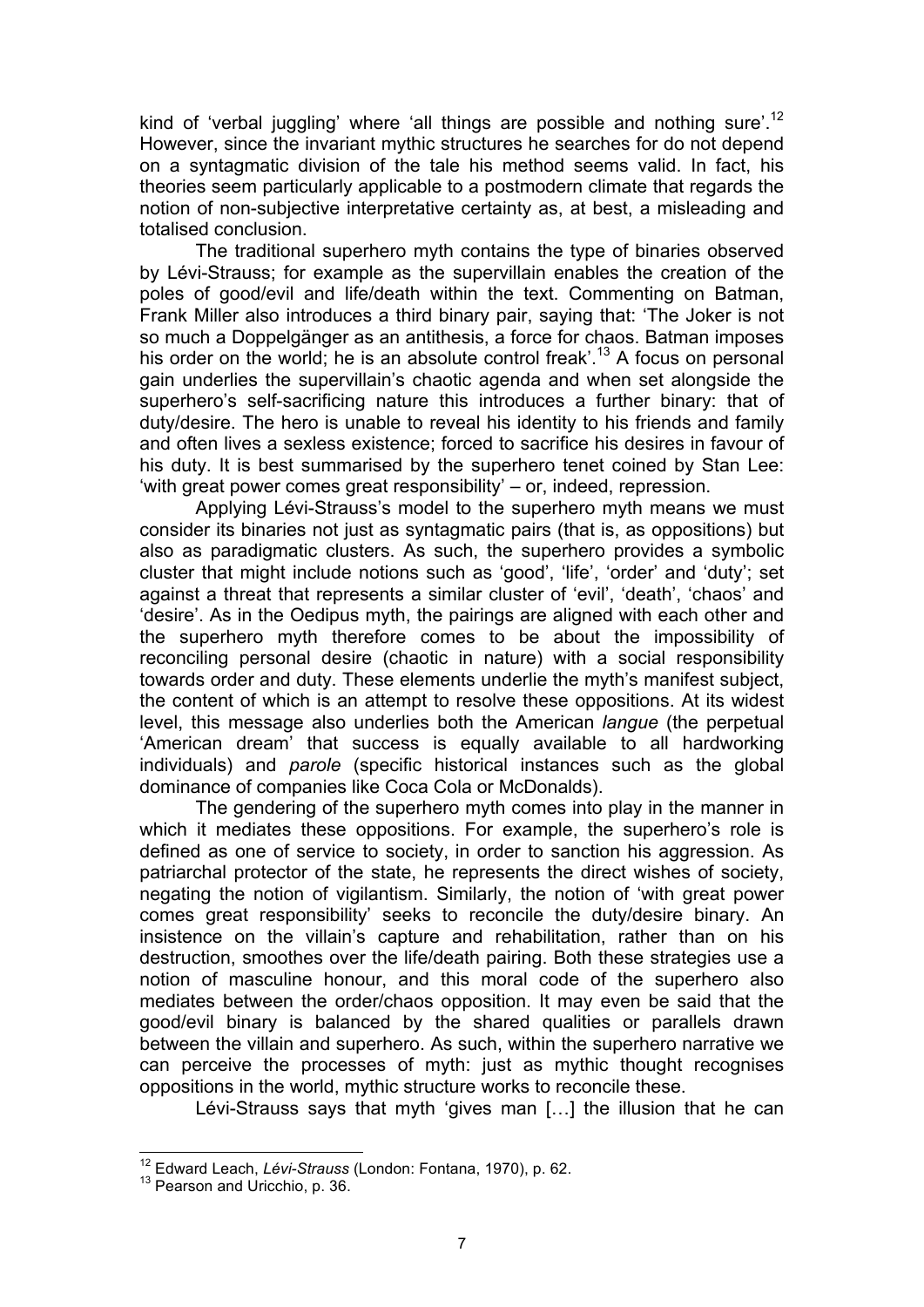understand the universe and that he *does* understand the universe.'14 Whether it provides social justification and acceptance (René Girard, Bronislaw Malinowski), smoothes the opposition between culture and nature (Edward Leach, Claude Lévi-Strauss), or is enabled to do both (James George Frazer), myth seeks to fill in the gaps in our understanding by mediating binary oppositions: explaining the inexplicable.

This mediation of binary differences is identified by Edward Leach, who describes it as a 'pattern that is built into the structure of every mythical system'.<sup>15</sup> The manifest subject of the moralistic superhero myth is that to do one's duty in the pursuit of order is good and life-affirming, whereas to succumb to chaos and one's desires is bad. However, the subject matter of the myth also operates on a latent level that seems to question its manifest lesson. Is might always right? Is the superhero a figure of democratic protection or one of fascist control? Is violence a satisfactory solution?

These questions are raised in titles contemporary with *Black Orchid*  such as *The Dark Knight Returns* and *Kingdom Come*, addressing the myth's underlying binaries, which apply equally to the presentation of both male and female superheroes in these texts. However, they remain unsolveable while a patriarchal superhero figure is retained. The numerous genre rules integral to the superhero myth (which include the protection of innocent life at all costs, the prohibition of guns and firearms, and the rehabilitation or punishment of the villain rather than his destruction) are the most usual attempts to reconcile the myth's implicit contradictions.<sup>16</sup> The taboo on killing is brought to prominence in contemporary titles such as *Kingdom Come*, where the superhuman race becomes divided over concerns about their methods. Clearly *Black Orchid*'s contemporaries were concerned with addressing such issues, but they remained limited by working within the same tired structure.

This article instead proposes that replacing this gendered structure with one drawn from feminine myths allows a mediation between binaries whereby manifest content becomes more explicitly interrogative and sheds new light on the latent meaning, as will now be demonstrated.

#### *Black Orchid* **and the superhero tradition**

Gaiman uses a variety of methods to situate his *Black Orchid* firmly within the superhero tradition. The first of these is his invocation of various character worlds, as he reveals that Sylvian's project began during his time at university, where he studied alongside Alec Holland (the Swamp Thing) and Pamela Isley (Poison Ivy), under the tutelage of Dr Jason Woodrue (Floronic Man). Lex Luthor features as the comic's villain, and Batman also appears to help the Orchid and urge her towards a crimefighting life. The Orchid is thereby inserted into multiple superhero worlds and woven into a rich tapestry of

<sup>&</sup>lt;sup>14</sup> Claude Lévi-Strauss, *Myth and Meaning* (London: Routledge & Kegan Paul, 1977), p. 17.<br><sup>15</sup> Edward Leach, *Genesis as Myth and Other Essays* (London: Jonathan Cape, 1969), p. 10.<br><sup>16</sup> Chuck Dixon, amongst others, has special approval (Salisbury, p. 53). Batman's extensive use of gadgetry can be read as an attempt to mediate his lack of a 'real' weapon such as a gun. A similar process is observable in the Bond films (for the indestructible James Bond may also be read as a superhero), where science and humour are used to disguise the fact that his gadgets are actually violent weapons.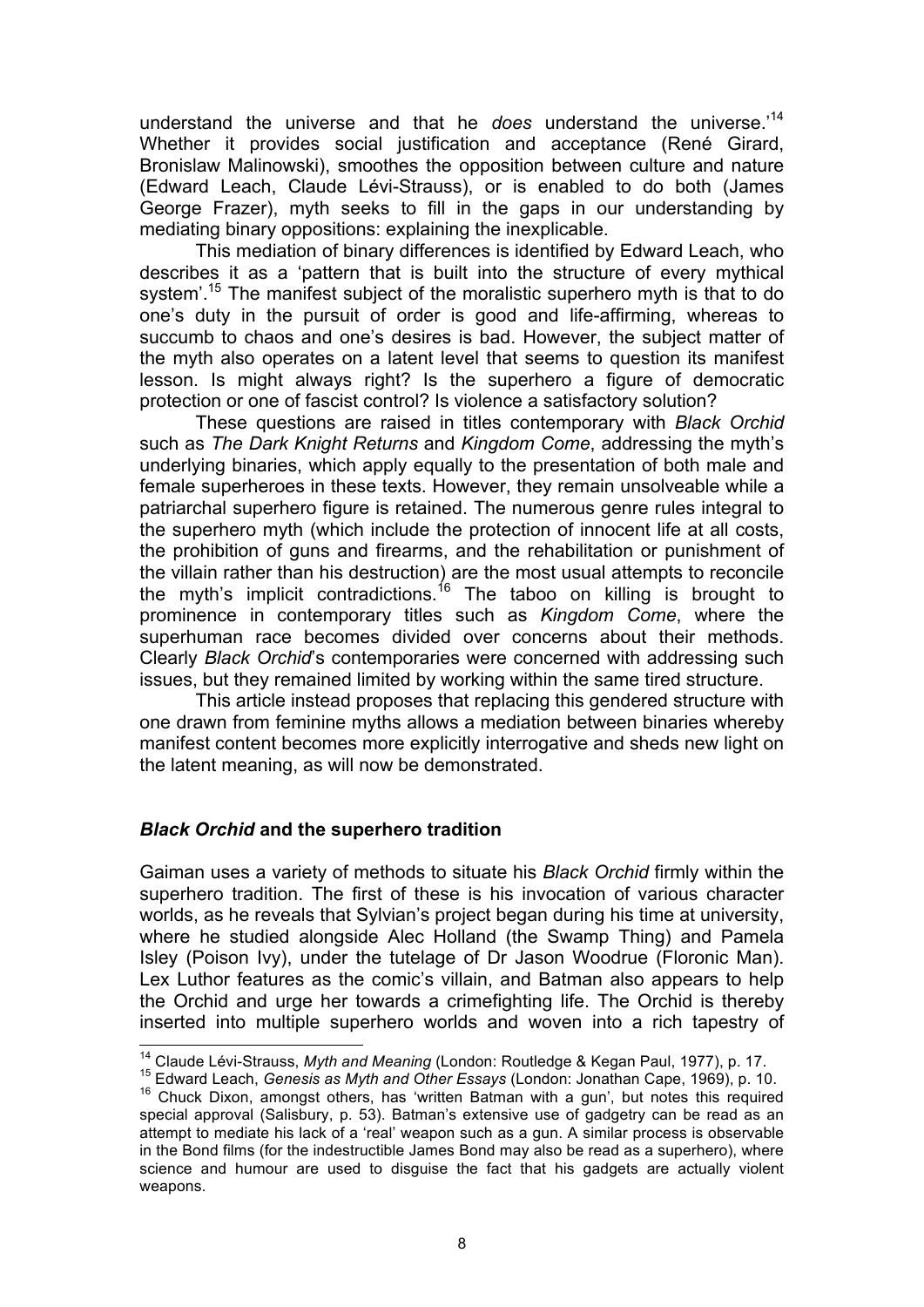comic-book history. However, these elements sit uneasily against the main body of the story, adding to the notion that they function simply as genre 'markers'. Batman appears for only a page, Floronic Man does not even feature, and Lex Luthor is simply the finance behind the mission to capture the Orchid, rather than an idiosyncratic villain. The depiction of the Orchid's encounter with the Swamp Thing seems more coherent with the rest of the text, but this seems due more to the rewrite of both these characters as nature myths, rather than to their superheroic status.

*Black Orchid* also employs linguistic features of the superheroic, for example in the use of puns such as 'YOU'RE FIRED' as the first Orchid is burnt to death (16.2).<sup>17</sup> This type of discourse of laconic machismo is reminiscent of both the superhero genre and the contemporary action movie industry, and as such is strongly gendered in nature. In *Black Orchid* it mostly features around the male gangsters, such as Carl, for example when he appears at the comic's climax, to the cue 'THERE *ISN'T* ANY CAVALRY' (145.3). Carl's pleas for his old job back, and barroom rants about his already-dead wife reveal an insistence on living in the past; perhaps a metafictional hint that the text will replace this type of outdated machismo with its own feminised superheroic discourse. The punning certainly sits oddly in the comic, juxtaposed with the Orchid's precise and poetic speech.

The mask motif is also employed in this opening scenario, as the original Orchid (who has infiltrated Lexcorp) is discovered, captured and unmasked (12-13). Gaiman's character modifications provide the Orchid with certain powers as a plant-hybrid that were lacking from the original version; like the Swamp Thing she can alter her body (which otherwise appears purple) to pass as human. Nonetheless, her use of a rubber mask and disguise not only keeps Gaiman's rewrite consistent with the original 1970s series, but also invokes the superheroic more generally.

In this way *Black Orchid* is firmly located within the superhero genre. However, reversals abound in this treatment of the superhero. The death of the first Black Orchid is brutal, unanticipated, and shocking. It also has a metafictional status as her murderer says:

YOU KNOW WHAT I'M *NOT* GONNA DO? I'M NOT GOING TO LOCK YOU UP IN THE BASEMENT BEFORE INTERROGATING YOU. I'M NOT GOING TO SET UP SOME KIND OF COMPLICATED *LASER BEAM DEATHTRAP*, THEN LEAVE YOU ALONE TO ESCAPE. THAT STUFF IS SO *DUMB*. BUT YOU KNOW WHAT I AM GOING TO DO? I'M GOING TO *KILL* YOU. *NOW*. (14.1-2)

And he does. As Mikal Gilmore notes in his introduction to the *Black Orchid*  trade paperback, at this moment the killer is also addressing the reader and explaining that the usual genre rules will not apply here.

 $17$  References given in this form (for example, 16.2) refer to trade paperbacks where the pages have been renumbered sequentially (page 16, panel 2). In some trade paperbacks page numbering is retained from individual issues and will be cited in a three-digit form (for example 3.15.5 corresponds to part 3, page 15, panel 5). When quoting from comics I have used '/' or a line break to indicate divisions between speech balloons or narrative boxes, and imitated the use of font and style so far as is possible in order to avoid inflicting my own capitalisation and punctuation on the text.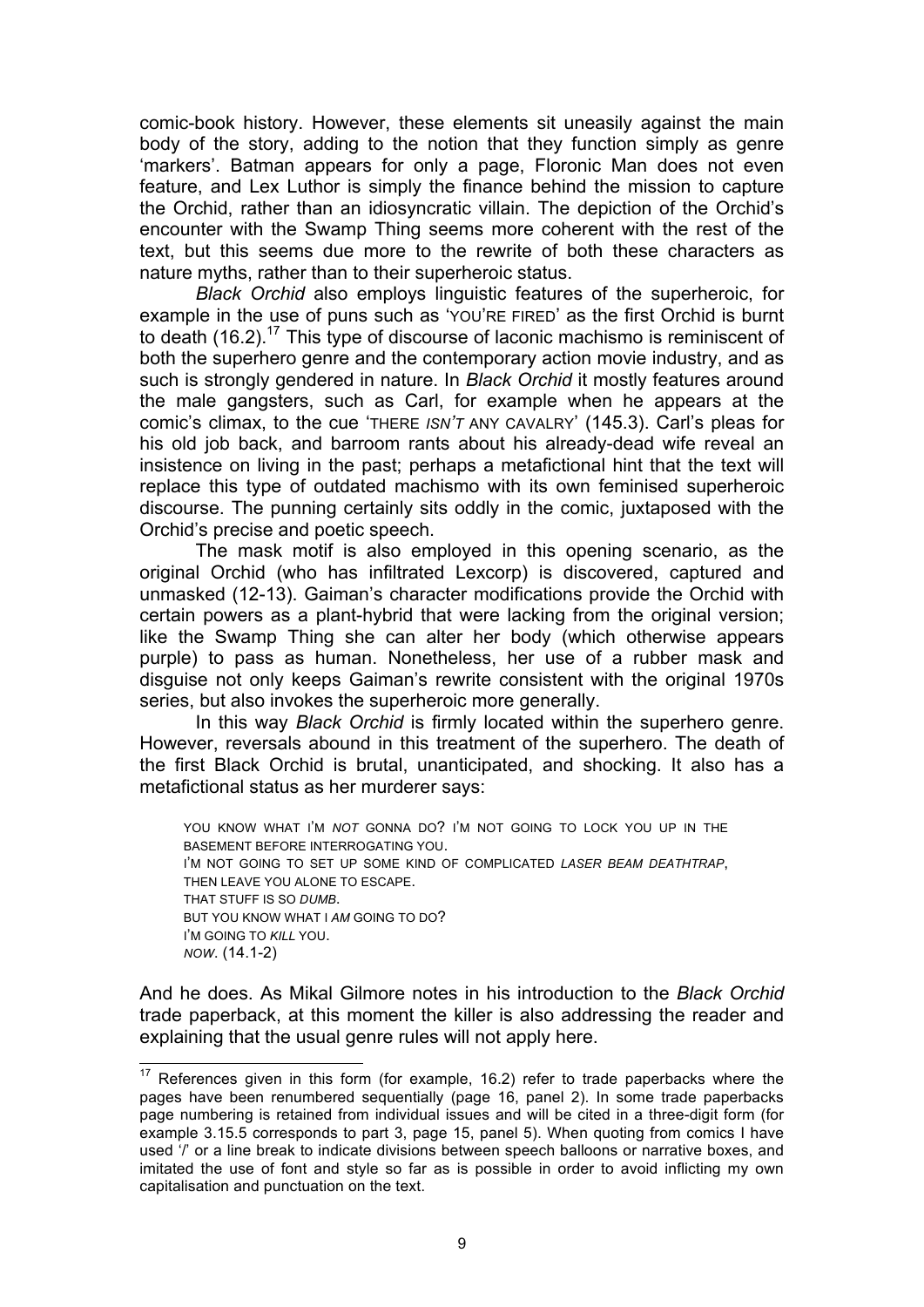This revelation, however, is subverted again two pages later when it is revealed that the bullet has not killed the first Orchid and she tries to escape from the burning building. Again, our expectations that she will succeed – after all she has survived a gunshot – are subverted as, on the next page, the entire building is blown up, emphatically and finally dispatching the character. In this way, from its very beginning, both the narrative content and metafictional commentary of *Black Orchid* point towards its intention to redefine the genre.

The comic's aesthetic also subverts the superheroic. Much of the impact of myth lies not just in its argument or validity, but also in its imagery and metaphor – as Wendy O'Flaherty comments 'The power of a myth is as much visual as verbal'.<sup>18</sup> The costumes and iconography of superheroes (such as Superman's distinctive logo and colour scheme, or Batman's mask and bat-signal) are as much a part of their mythic status as their stories, and as such further support their definition as myth, since a costume is the one essential to being a superhero. In this way the medium of comics supports a mythic narrative structure, as it is not only able to create such an iconography, but is also aided in doing so by its traditional pop art style.

Again, *Black Orchid* inverts expectations of this type, as the Orchids are not costumed or linked to any specific logo. Instead they are characterised by splashes of colour in a monochrome cityscape and, in their natural surroundings, simply merge with the background. This aesthetic contributes to *Black Orchid*'s redefinition of the superheroic, using painted artwork that is feminised in its watercolour appearance and use of purple shades.

In *Black Orchid* the natural world is dominant: the jungle literally surrounds the action on the page, as in fig. 4. In this example, the specific events of the panels float above the wider *mise-en-scène*. The first of the four panels is actually a zoom-in from the perspective of the background splash page; the contents are reproduced exactly, with the same tree cutting across our viewpoint in the foreground. After this cinematic close-up, the reader's viewpoint floats around dizzily in the trees for the subsequent three panels. There is actually very little gutter for the reader to fill in as the conversation continues across the panels. The rich aesthetic, our observational position, and this ongoing information feed invoke a notion of excess that is far removed from the standard superhero fare and is in fact more reminiscent of the mode of romance, for example as conceived by Diane Elam in *Romancing the Postmodern*.

18 Wendy O'Flaherty, *Other People's Myths: The Cave of Echoes* (London: University of Chicago Press, 1995), p. 33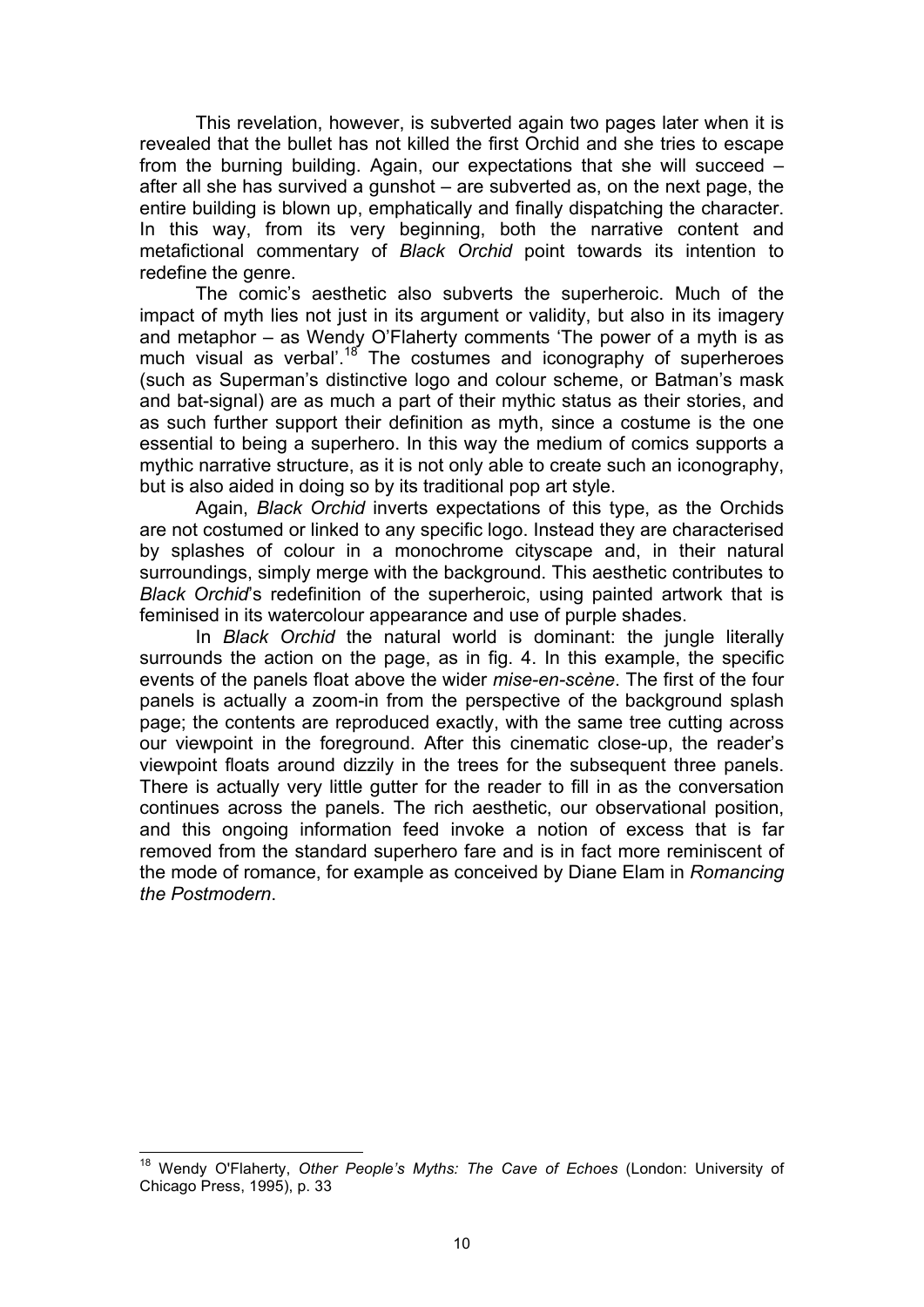

**Fig. 4** The visual excess of romance, *Black Orchid*, 140, Neil Gaiman and Dave McKean © DC Comics, 1989

Having noted some of the ways in which *Black Orchid* invokes and subverts the superheroic, this article turns now to a closer consideration of the narrative's underlying feminine binaries and the ways in which its manifest content addresses these.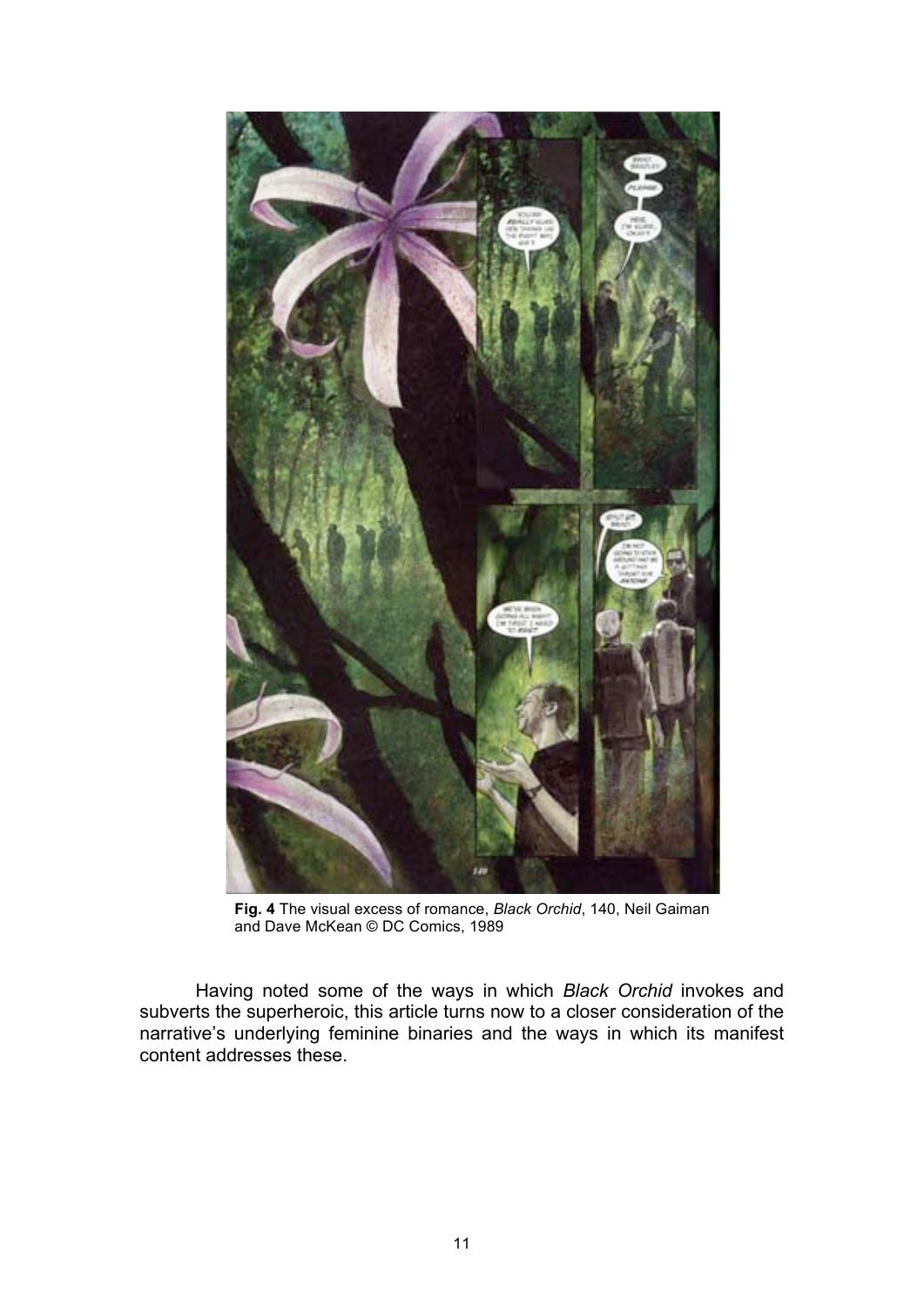#### **Violence**

Rather than relying on genre rules to temper the question of democratic protection versus fascist control, the underlying theme of *Black Orchid* is a message of anti-violence, reversing the more usual superhero subtext where brutality is sanctioned as the use of violence produces peace. Contemporary texts such as *Dark Knight Returns*  may question this message (does the end justify the means?) by exploring the limits of defensible methods, but the superhero myth remains unable to resolve this question. In *Black Orchid* (and in fine superhero style)*,* the Orchid nonetheless saves Carl (who has just killed Dr Phil Sylvian and destroyed all the other orchids in his laboratory), saying 'TOO MANY HAVE DIED TODAY. / NO MORE' (78.2-3).

However, her resistance is repeatedly formulated as a retreat, rather than as a heroic gesture. She is not a masculine defender of the state, but instead wants only to retreat from society and reproduce. The climactic showdown where the hero triumphs is replaced by the Orchid's simple defiance as she refuses to go with Luthor's men, saying simply 'DO WHAT YOU HAVE TO DO.' (149.6) Despite their orders, his henchmen refuse to destroy her (fig. 5) but, rather than the more usual taboo invoked by the superheroic (the taking of innocent life), a feminine taboo (of violence towards saintly women) is used, as their refusal is couched in terms of the Orchid's perfection. The book concludes as they simply hand over their guns, bury their dead, and return



**Fig. 5** A denial of violence, *Black Orchid*, 150.6, Neil Gaiman and Dave McKean © DC Comics, 1989

to Lex Luthor with this message – a non-violent threat:

|                 | ORCHID THE GAME IS OVER. I'M TIRED OF IT.                          |
|-----------------|--------------------------------------------------------------------|
|                 | IT'S FOOLISH AND VILE.                                             |
|                 | TELL HIM THAT IF HE EVER INTERFERES AGAIN WITH ME, OR MY           |
|                 | SISTERS, WE WILL RETALIATE.                                        |
|                 | / WILL RETALIATE.                                                  |
| <b>HENCHMAN</b> | SURE, YOU'RE THE ONE WHO'S SO DOWN ON VIOLENCE!                    |
| ORCHID          | I DIDN'T MENTION <i>VIOLENCE</i> . BUT IF HE PERSISTS  I WILL FIND |
|                 | WHATEVER IT IS THAT HE LOVES                                       |
|                 | AND I'M SURE THERE IS SOMETHING                                    |
|                 | AND I WILL TAKE IT AWAY FROM HIM.                                  |
|                 | <b>TELL HIM THAT. (152.2-3)</b>                                    |

The Orchid's mercy and peaceful ethic is rewarded by Luthor's hunters adopting a similar reasoning. In the same way, Carl's destructive mission of revenge against Lex Luthor, the Orchid, and everyone else, ultimately results in his death. The life/death binary is in this way brought to the surface in *Black*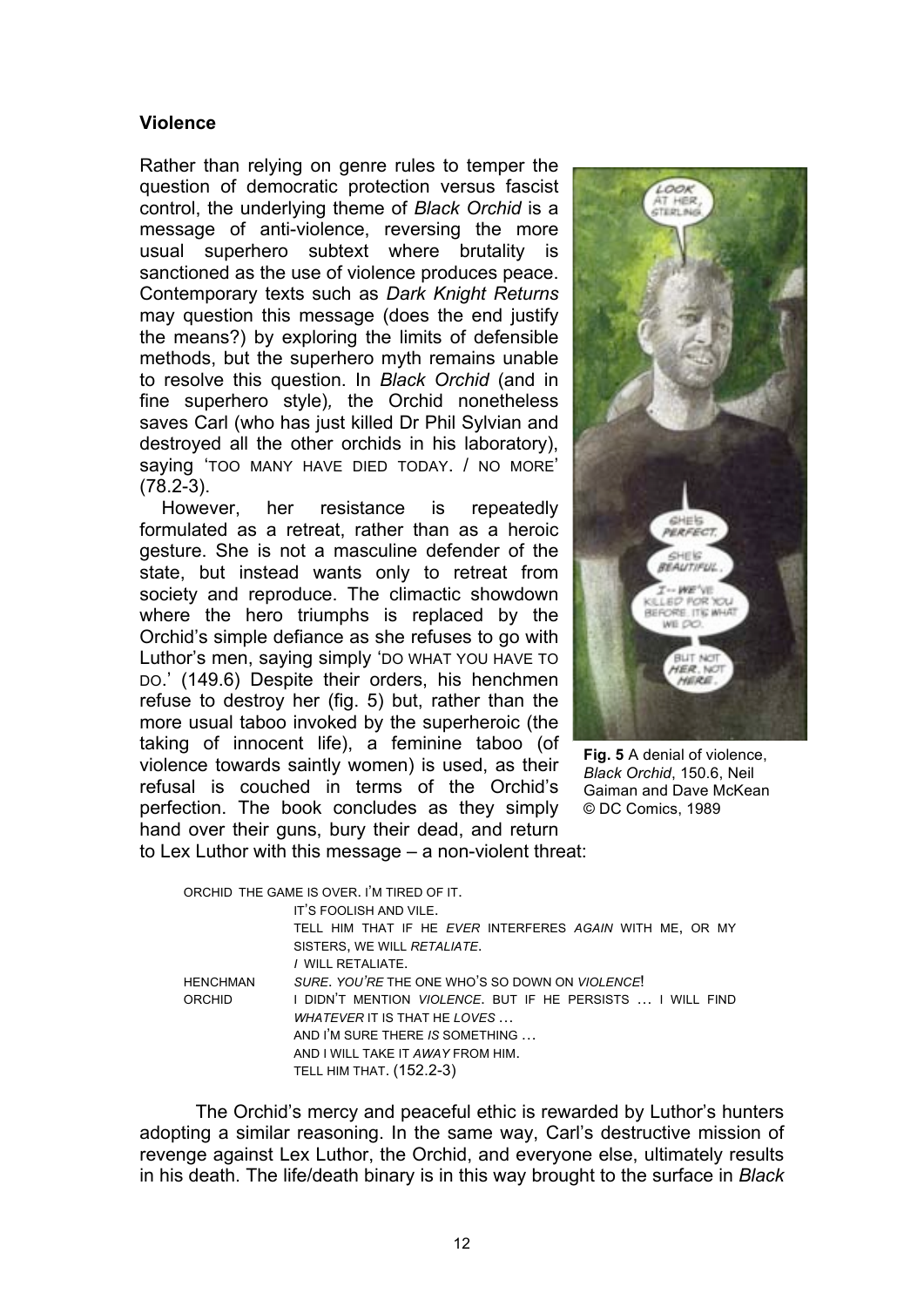*Orchid* and ultimately balanced. Although integral to the superhero rules that they do not seek to kill, brutality is nonetheless sanctioned by the genre as the superhero's use of violence produces peace. This is not so in *Black Orchid*  where violent acts reap a similarly bloody reward. In this sense its moral message aligns with Jacobean revenge tragedy, as Carl's mission of revenge turns back on him.

References to a wider myth of nature also seem to be employed here, for the Orchid shares many of the qualities of the Swamp Thing by being a literal embodiment of her environment. The henchmen's refusal to destroy her ends with the statement 'NOT *HER*. NOT *HERE*' and the visual emphasis aligns the two words (see fig. 5). The Orchids use the trees to rest in, hide in and ultimately to plant new Orchids in – mirroring the traits of the plant. Their superheroic function, too, aligns them with natural structures such as the circle of life, as their plant function (breathing in carbon dioxide and exhaling oxygen) also serves the planet. In this way, the life/death binary that underlies the superhero myth is reformulated using the Mother Nature myth.

This myth is employed as a marker of the feminine, despite its technical inapplicability. The emphasis is on 'mother', as the Swamp Thing gives the Orchid the seeds from which to grow her new sisters, in a clear recreation of male/female parenting. This is emphasised when Abby, the Swamp Thing's partner, on learning that he 'WAS … GIVING HER … *BABIES*', quips 'I *THINK* WE'RE GOING TO HAVE TO HAVE A *TALK* ABOUT THIS.' (115.6-8) The mothering role does not seem a particularly progressive gender image, and it does not in fact strictly apply to the Orchid. Although some orchids reproduce by insect pollination between male and female plants, other species are able to fertilise themselves, as an extension of the male flower part (the anther) delivers pollen spores directly into the female cavity. However, this type of asexual reproduction is not referred to and instead the Mother Nature myth is invoked, functioning as a marker, not of the superheroic, but of the feminine.

#### **Power**

*Black Orchid* subverts the superhero power binary, concluding that physical strength is not always right and creating a place within the genre for a different sort of power. Although she has been artificially engineered, the Orchid's powers appear to be natural – coming from the plant elements of her hybrid form. She joins the Swamp Thing in the Green, the plant consciousness of the world, where he tells her the story of her origin (111- 113). In this way she is, like him, more than a superhero: a mythic 'GOD' (110.1) representing anthropomorphised natural elements, and a Mother Nature figure.

It should also be noted that, in many ways, the very notion of the Green aligns with the underlying consciousness structure that Lévi-Strauss proposes. The Green is a dimension that represents all plant life, and which the Swamp Thing can enter and control, from which he grows new bodies and life. The Swamp Thing uses it to access the Orchid's mind, and she comments: 'WE ARE TOGETHER IN A NEW WORLD. I HAVE NO WORD FOR IT.' (111.5) In this way the Green is similar to the underlying consciousness structure below language that Lévi-Strauss identifies. He sees humanity as being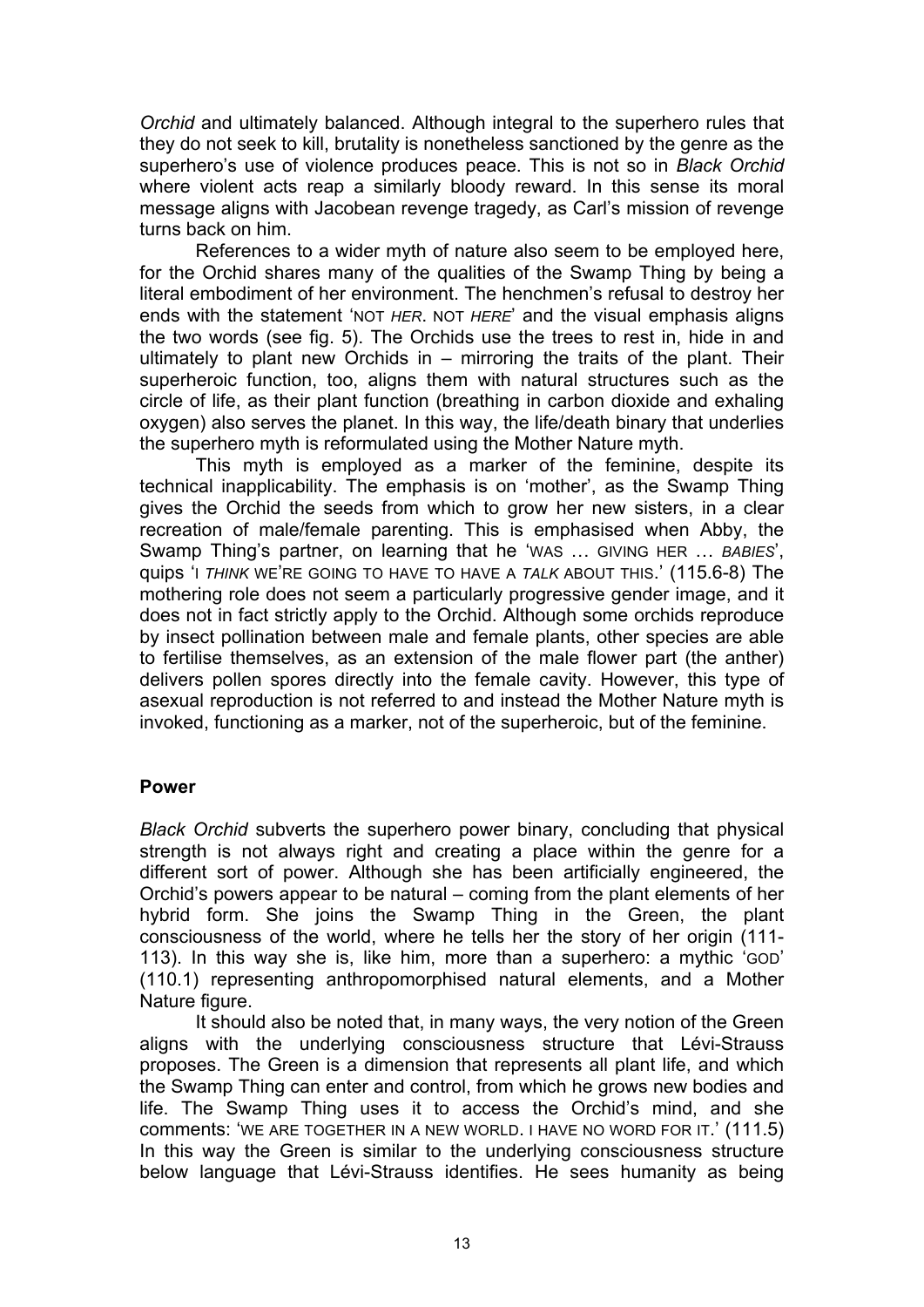composed of unconscious mental 'structures', a shared understanding of binary concepts. These collectively shared perceptions of differences underlie language, and these processes are employed in the creation of myth, whose opposing pairs of elements are related by a process of abstract binary logic.

The parallels between the Swamp Thing and Black Orchid are obvious. However, the Swamp Thing's history is constructed as a patriarchal lineage rather than the kind of non-egoistic collectivism of the Orchids. This is apparent in the heroic individualism and successive nature of the creatures' existence: 'THE UNDERLYING… PATTERN… REMAINS CONSTANT… / A MAN… DIES IN FLAMES… A MONSTER… RISES FROM THE MIRE… SACRIFICE…AND RESURRECTION… THAT IS ALWAYS… OUR BEGINNING…'.19 Previous incarnations of the Swamp Thing retire to the 'Parliament of Trees' (*Saga of the Swamp Thing* #47) and in this way are positioned as the creature's forefathers, evoking masculine notions of inheritance, dynasty and congress. Conversely, Gaiman's Orchids are grown concurrently alongside each other as sisters. The familial and domestic are introduced, and as such the Orchid simultaneously represents a more human conception of superheroism.

As such she may also be read as referencing the motherland myth, where natural inheritance is set against cultural acclimatisation. It might be argued that this myth too informs the superhero figure where alienation may stem from difference from humanity. The nature/culture opposition that lies at the heart of the motherland myth is also addressed by the comic's narrative, which serves to blur the two  $-$  as the Orchid says: 'HOUR BY HOUR I FALL FURTHER INTO, REMEMBER MORE OF THE HUMANITY; ITS CUSTOMS, ITS HABITS, ITS DREAMS.' (81.5) The opposing poles of nature and culture that traditionally underlie the superhero myth are rewritten in terms of a motherland myth, allowing the Orchid to bridge this binary opposition.

As a genetically modified hybrid, the Orchid represents the mediation between culture (human) and nature (plant). She notes how Suzy the child Orchid has 'CHANGED SO MUCH IN THESE FEW HOURS', continuing:

AT FIRST SHE SEEMED SO MUCH OLDER, SO MUCH WISER… SHE REMEMBERED SO MUCH MORE THAN I DID… AND NOW SHE'S A CHILD. (86.4)

While surrounded by culture, Suzy accedes to its effects. Once back outside society, in the Amazonian jungle, she becomes the Orchid's equal again, easily communicating in another language with the Indians (153.6) and inquiring about the Orchid's wellbeing ('YOU AREN'T HAPPY HERE, ARE YOU?'), although she still calls her 'MOM.' (153.2) Culture and nature are contrasted in this way, as also seen in the exchange between Abby and the Swamp Thing (115.5-8) already discussed.

The presence of the child sidekick also recalls the superhero myth, as previously noted, but in *Black Orchid* the relationship is redefined as familial. Suzy calls the Orchid various versions of 'MOMMA' or 'MOMMY' (80.1; 82.5), and the Orchid names her fellow plant hybrids her 'SISTERS' (27.5, 57.6, 72.6, 99.2). As an Orchid, then, Suzy is also Sister – although, in fact, the Orchids are actually clones. Their origin, too, is conveyed as a family structure as Phil

19 Alan Moore and others, *Saga of the Swamp Thing Volume Seven*, pp. 45-7 (London: Titan Boks, 1988), p. 3.15.5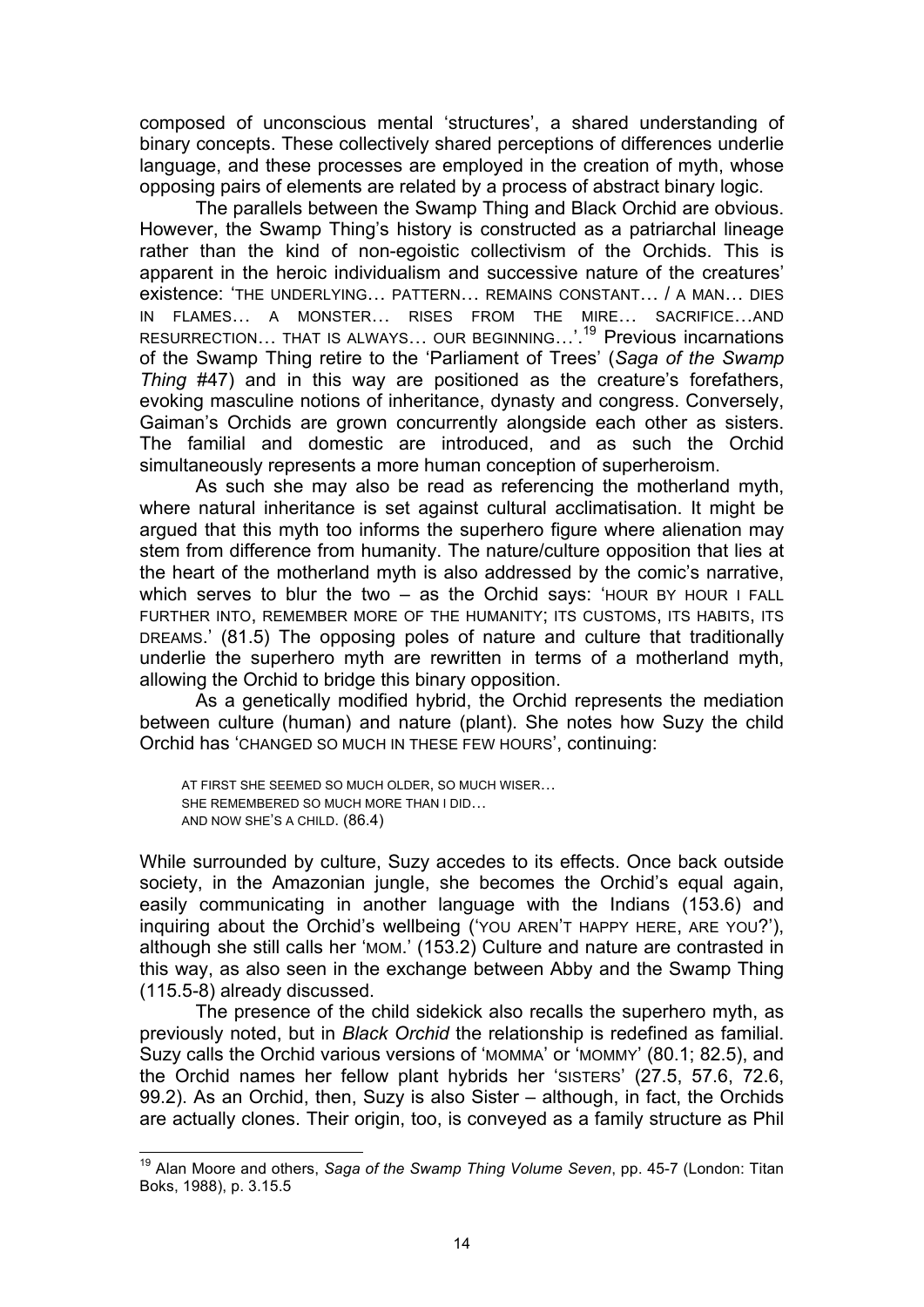admits to being the Orchid's 'FATHER' (40.2-3) and she refers to Susan Linden as her 'MOTHER' (58.2). However, Phil stops short of referring to Susan as the Orchid's mother, and the Orchid instead takes on this role for Suzy and her other sisters. The Orchids thereby define their relationship as representative of the feminine and familial in multiple ways, subverting the traditional patriarchal power dynamic.

This is backed up by the symbolic value of the orchid. The genesis of the word is the Greek for testicle and, as noted, the Orchid has an ability to reproduce self-sufficiently. Perhaps, then, it may be that the feminine myth of mothering is invoked and reformulated alongside the superhero power binary, as evidenced by the Orchid's sole responsibility for the tending of her new sisters and the non-hierarchical arrangement of her new family. Although the feminine trope of mothering is evoked, the male/female power imbalance that so often accompanies it is not present and, by aligning the two, the Orchid is able to reformulate the superheroic power conundrum in similar terms.

### **Multiple identity**

The Orchid's first spoken words are 'WHO AM I?' (25.6). Her quest for her own identity addresses another underlying binary of the superhero, whose struggle of duty against desire divides this figure. The division between superhero and alter ego also fractures any possibility of an integrated identity; a state that is emphasised still further since the two halves are frequently directly opposed to each other. This is apparent in some of the genre's most famous examples, such as the playboy Bruce Wayne/vigilante Batman, the timid Peter Parker/brash superstar Spiderman, and the bungling Clark Kent/omnipotent Superman.

The Orchid is aware of her stolen identity (Susan Linden) and, when dreaming Susan Linden's memories, stumbles between narrating as 'SHE' or 'I' (58.7), emphasising her fractured condition. Phil explains to her she is the second Orchid, but her search for answers as to her creation spans the whole of the book, until the Swamp Thing finally explains her origin. However, her confusion is not shared by the child Orchid: in answer to the Black Orchid's statement 'WE DON'T KNOW WHAT WE ARE, LITTLE ONE' the child replies 'SUZY. I'M *SUZY.*' (79.3-4) The child's insistence on naming recurs (82.8, 89.4), and this also recalls superheroic convention, in referring to the literalism of names.<sup>20</sup>

In this way the figures reconcile another duality underlying the superhero figure: that of the alter ego name versus secret identity. For the two Orchids are also in many senses one: sharing memories and grown in identical fashion. Gaiman makes the Orchid's identity overtly multiple: as the child Suzy says 'THAT WAS CARL, WASN'T IT? […] I WAS … MARRIED TO HIM' (75.1), confirming that she and the Orchid share the same root memory.

Gaiman uses the Orchid to represent the superhero as the site of multiple identities, and underlying this is the myth of the May Queen. This myth revolves around notions of natural cycles and underlying it is the binary of life and death. The May Queen represents fertility and the onset of summer

20 For example as above (Superman, Spiderman, Batman) which emphasises each character's qualities and gender.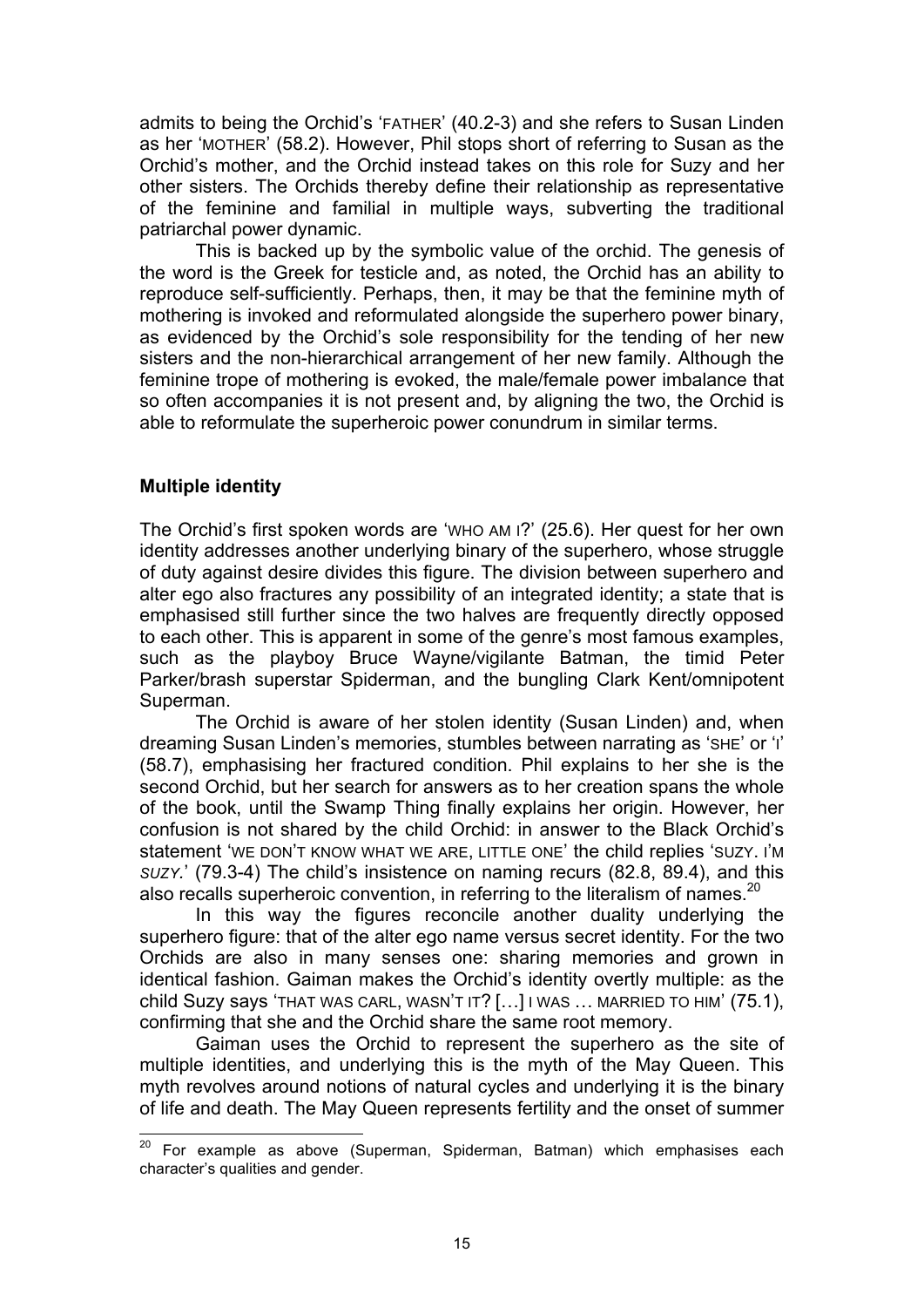as the seasons pass. Ceremonies revolving around this myth have existed throughout Celtic, Saxon and Pagan eras and symbolise the renewal of life and the ability of all to be reborn. In these rituals a young girl is crowned Queen and leads the Mayday celebrations; and it is theorised that in Pagan ceremonies May Queens were sacrificed once their day was done. Robert Graves discusses the practice extensively in *The White Goddess*, an anthropological study drawn from poetic theory, in which he also postulates that goddess worship underlies all modern religion. There may also be a link between the May Queen and the Roman Catholic May crowning ceremony, where statues of the Virgin Mary are crowned at the start of May, and hymns praise her as the Queen of the May.

Poison Ivy calls the Orchid 'MAY QUEEN' (95.2), as does the Swamp Thing (114.2). The myth's religious implications are invoked when the Orchids become symbols of this type to the rainforest natives who describe the 'FLOWER WOMEN' as '*VERY* HOLY' (130.4-5). The shared identity of the two remaining Orchids and their plant status give this myth a literal embodiment. As reincarnations of Susan Linden and, more accurately, of the first Orchid, they demonstrate the bloom and rebirth of nature that the May Queen symbolises. The myth's underlying binary of life/death is invoked as both are depicted as multiple. Phil's initial creation of the Orchids is echoed when the second Orchid plants new seeds in the rainforests, while the multiple deaths of the first Orchid create a similar conception of death. This binary is ultimately reconciled in some of the Orchid's final words: 'PERHAPS OUR KIND *NEED* DEATH, SUZY. / SUSAN LINDEN GAVE *US* HER LIFE, JUST AS PAMELA ISLEY GAVE *HER* LIFE TO THE SPOILED THING IN ARKHAM.' (135.2) In this way notions of multiple identities and reincarnation (which may be aligned with the superhero origin story) are redefined in accordance with the May Queen myth, replacing the standard superhero structure.

#### **Conclusion**

*Black Orchid* is a quiet, unassuming superhero tale, without any of the brashness or violence that so often underlies the superhero myth. The Orchid herself, the May Queen, represents a new incarnation of the peaceful superhero (of the same type as Moore's Swamp Thing). However, while contemporary texts such as this interrogated the superhero myth from within, *Black Orchid* does so by replacing its tropes with feminised elements. In so doing it subverts the superhero power binary, concluding that strength is not always right and creating a place within the genre for a different sort of power. It employs the Mother Nature myth in the context of a non-hierarchical familial structure, and bridges the culture/nature opposition that lies at the heart of the motherland myth. By existing in overt multiplicity the Orchid stands in contrast to the heroic individualism that more usually characterises the superhero myth and is able to resolve the identity fracture and power conundrum that underlie this genre. In this way, *Black Orchid* both reformulates and comments on the masculine construction of the superhero, and offers one of the fullest and most original explorations of the feminised superheroic to date.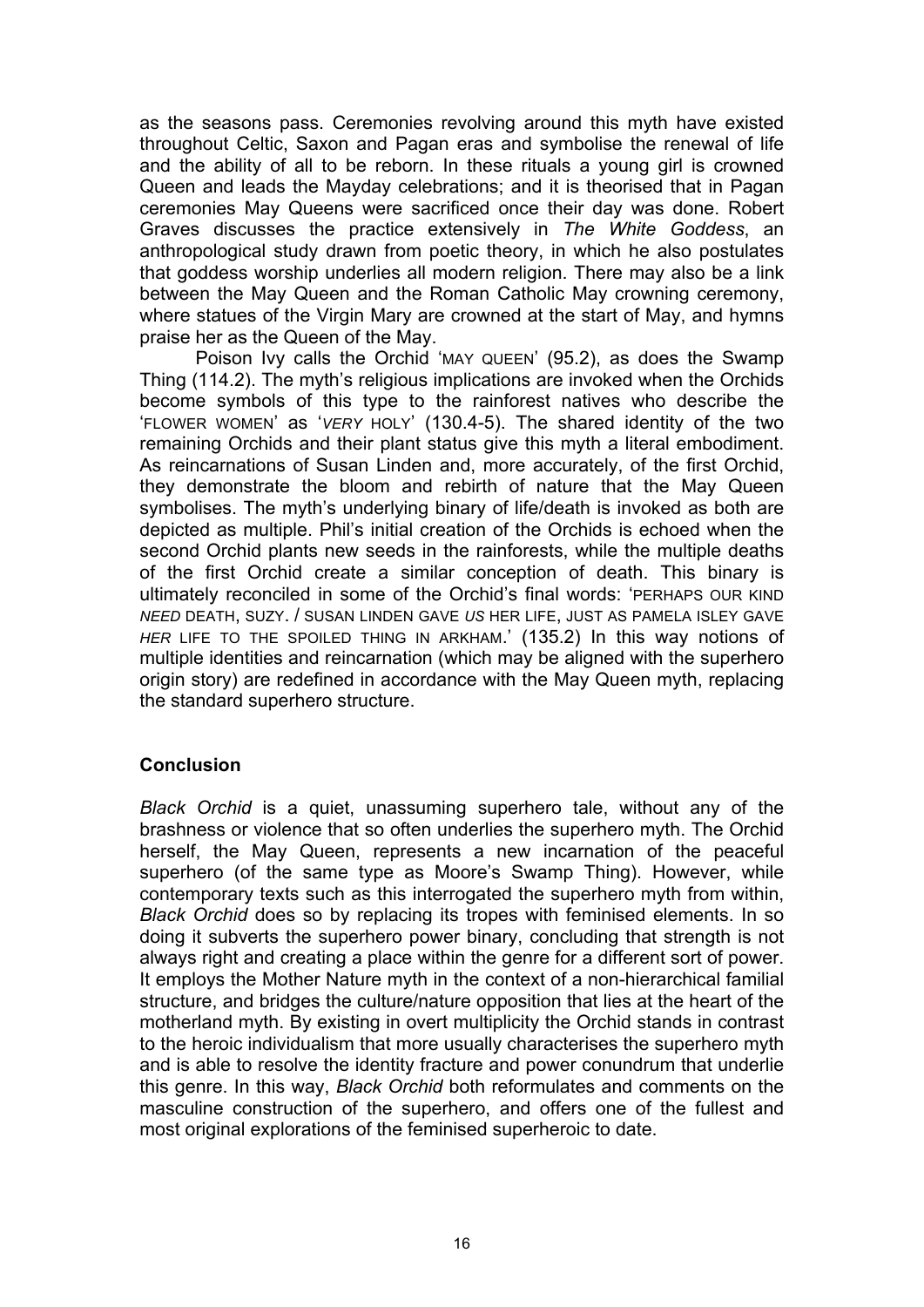### **Bibliography**

- Campbell, Joseph, *The Hero with a Thousand Faces*, 1949 (London: Fontana, 1993)
- Eco, Umberto, 'The Narrative Structure in Fleming', in *Popular Culture, Past and Present: A Reader*, Bernard Waites, Tony Bennett & Graham Martin, eds, 1982 (London: Croom Helm & Open University Press, 1982), pp. 242-63
- Elam, Diane, *Romancing the Postmodern*, 1992 (London: Routledge, 1992)
- Frazer, Sir James George, *The Illustrated Golden Bough*, ed. by Mary Douglas, 1967 (London: Macmillan, 1978)
- Gaiman, Neil, and others, *Black Orchid*, 1-3, 1989 (New York: DC Comics, 1991)
- Girard, Rene, 'Myth and Ritual in Shakespeare: *A Midsummer Night's Dream*', in *Textual Strategies: Perspectives in Post-Structuralist Criticism*, Josué V. Harari, ed, 1979 (Ithaca, NY: Cornell University Press, 1979), pp. 189-212
- Graves, Robert, *The White Goddess*, 1948 (London: Faber & Faber, 1961)
- Lawrence, John Shelton and Jewett, Robert, *The Myth of the American Superhero*, 2002 (Cambridge: William B. Eerdmans, 2002)
- Leach, Edward, *Genesis as Myth and Other Essays*, 1969 (London: Jonathan Cape, 1969)
- --- *Lévi-Strauss*, 1970 (London: Fontana, 1970)
- Lévi-Strauss, Claude, *Structural Anthropology*, trans. Claire Jacobson and Brooke Grundfest Schoepf, 1958 (New York: Penguin Books Limited, 1972)
- --- *Structural Anthropology 2*, trans. Monique Layton, 1973 (New York: Penguin Books Limited, 1973)
- --- *Myth and Meaning*, 1977 (London: Routledge & Kegan Paul, 1978)
- Malinowski, Bronislaw, *Magic, Science and Religion and Other Essays*, 1948 (<http://www.freewebs.com/atheisthistorian/magicsciencereligion.htm> [accessed 21 March 2005])
- McCloud, Scott, *Understanding Comics*, 1993 (New York: Paradox Press, 1993)
- Miller, Frank, and others, *The Dark Knight Returns* 1986 (London: Titan